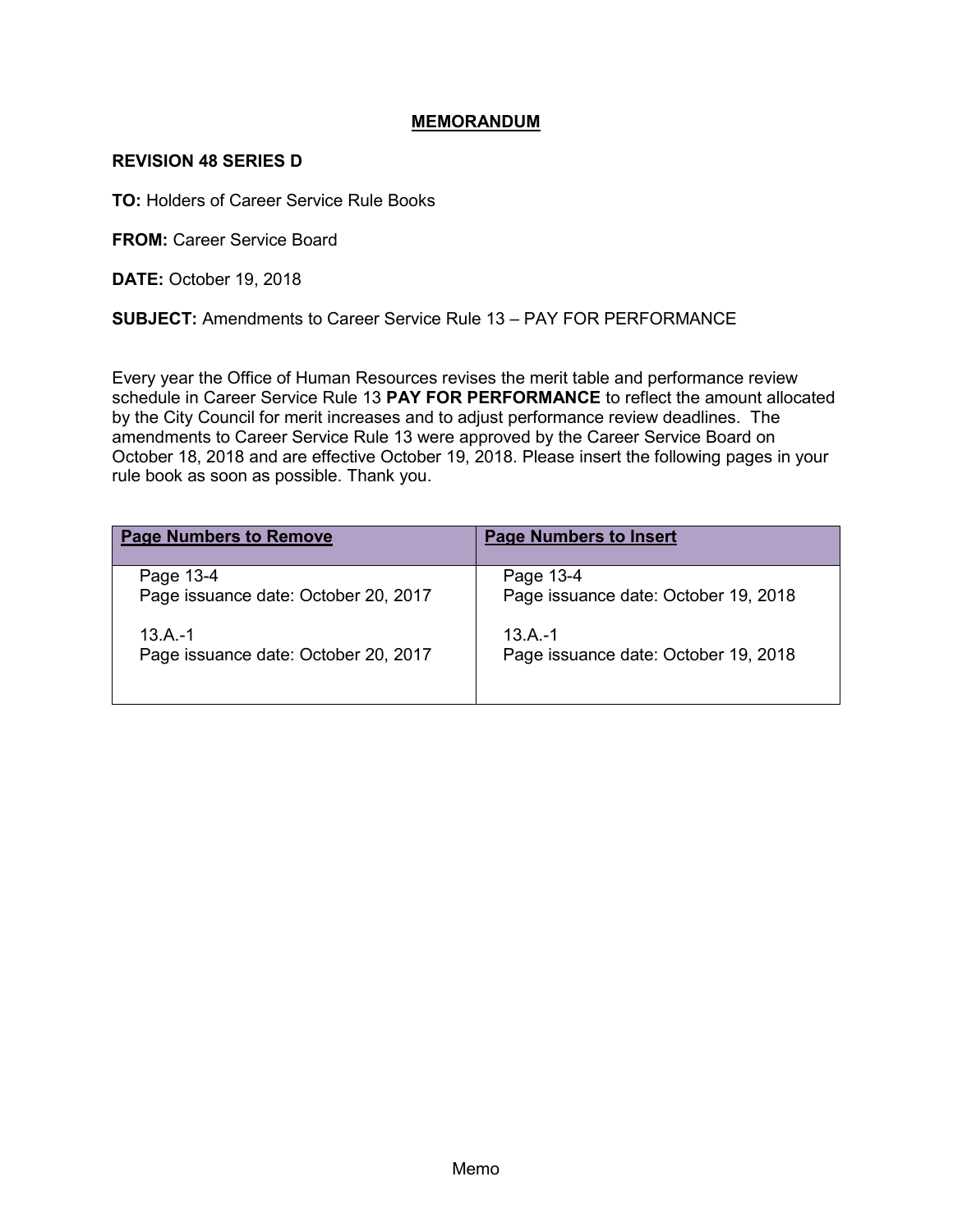13-32 Merit Increases and Merit Payments (Revised October 19, 2018; Rule Revision Memo 48D)

- A. The funding for merit increases and merit payments is provided in the annual appropriation ordinance. The pay increase associated with a particular performance rating shall be reviewed annually and adjusted as necessary to reflect prevailing practices in the community. The award of merit increases and merit payments is contingent upon this annual appropriation being approved by City Council and the Mayor. In case of a conflict between ordinance and these rules, the ordinance will prevail.
- B. 1. Departments and agencies are responsible for determining the percentage increase associated with each employee rating. The percent increase for all eligible employees shall average 3.3% for merit increases and merit payments delivered in 2019.
	- 2. When there is a change to an employee's pay rate on the same effective date as the merit increase, the merit increase will be applied before any other pay rate change(s).

### C. Merit Table:

1. Eligibility for merit increases and merit payments is based on an eligible employee's overall annual performance rating as measured by a performance review.

| 2018 Performance Rating | 2019 Merit Increase Percent | 2019 Lump Sum<br><b>Merit Payment</b><br><b>Percent</b> |
|-------------------------|-----------------------------|---------------------------------------------------------|
| 5: Exceptional          |                             |                                                         |
| 4: Exceeds Expectations | $2.20\% - 5.00\%$           | $1.30\% - 3.50\%$                                       |
| 3: Successful           |                             |                                                         |
| 2: Below Expectations   | $0\%$                       | $0\%$                                                   |
| 1: Unacceptable         |                             |                                                         |

- 2. An eligible employee whose current pay rate is within the pay range of the pay grade assigned to the employee's job classification shall receive a merit increase in accordance with the above table.
- 3. An eligible employee whose current pay rate is at or above the pay range maximum of the pay grade assigned to the employee's job classification shall receive a lump sum merit payment in accordance with the above table.

Page issuance date: October 19, 2018